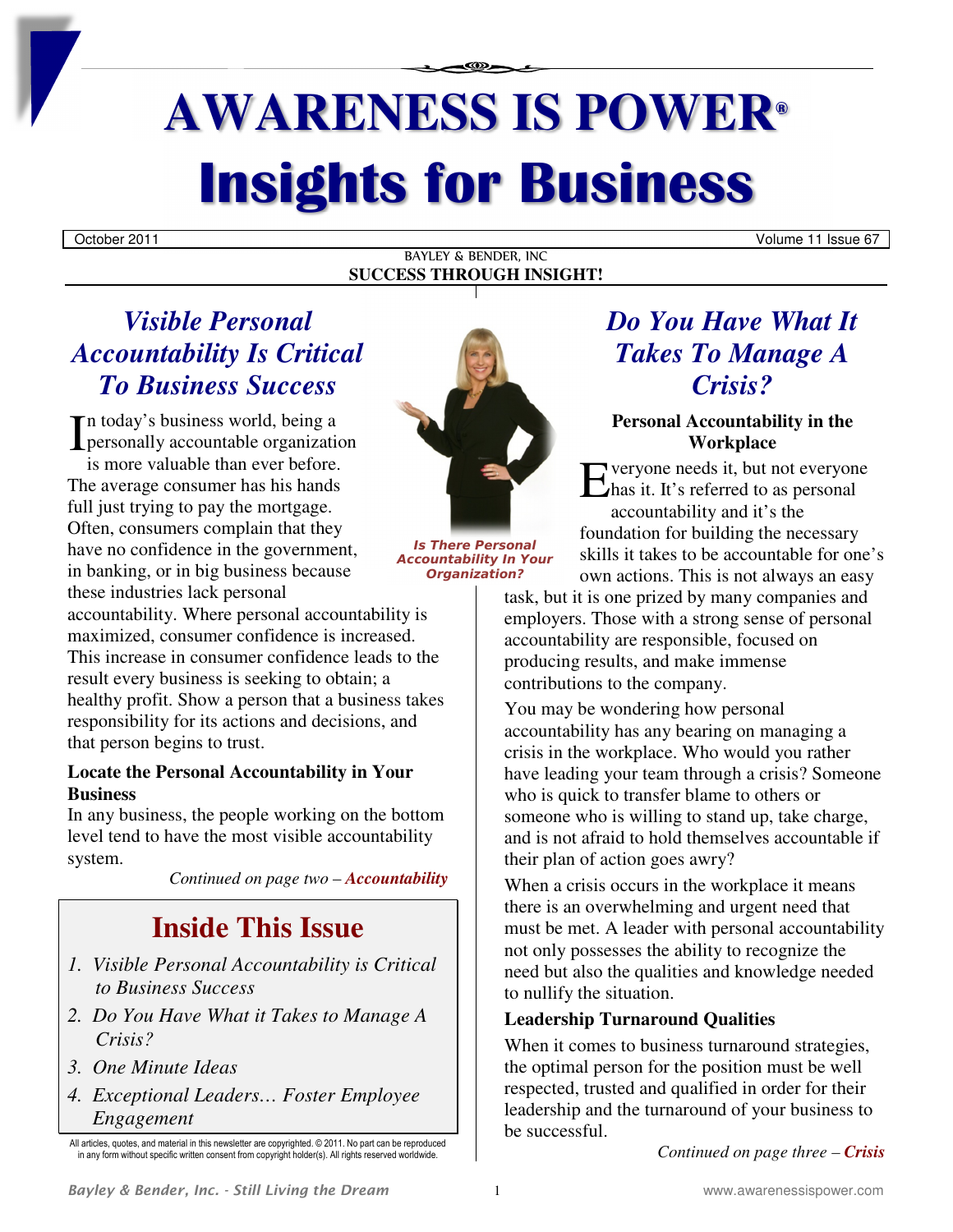#### *Continued from page one – Accountability*

This is standard practice because the newest employees often need the most oversight.

Moving up in the chain of command, that visible system of accountability seems to disappear. This lack of visible accountability is the reason that mistakes go unnoticed until a corporate catastrophe occurs. If we look at the CEOs, at the very top of their business, it is easy to see that success is measured in personal accountability.

The fear of admitting to a mistake or facing the consequences of a poor decision does not

influence someone who understands personal accountability.



#### **Leading by Example – Do as I Do**

Leading the business by

example is the first step in incorporating personal responsibility as a visible management technique. A CEO who takes the time to admit mistakes and who strives constantly to better himself/herself is the person who leads effectively. A CEO who does not "pass the buck" to management when a complaint comes in is the leader that gains loyalty from both customers and employees.

#### **Creating the Consequences**

Creating consequences for those who lack personal accountability is crucial. A negative consequence, especially a consequence for refusing to accept responsibility for inappropriate actions, is an excellent starting point for growth. A warning letter or a quick meeting can be just the catalyst that a person requires to steer them toward self-improvement. Each member of the organization who is pushed to improve is a member who benefits the whole.

#### **Rewarding Excellence in Personal Accountability**

Rewarding personal accountability is another excellent step in creating a visible system. A mistake does need to have a consequence, but reminding management to reward those extra efforts is also essential. When an employee takes personal responsibility for their portion of the workload, they become invested in the business.

*Continued on next column –* 

Personal accountability has to have benefits in order to become an accepted behavior in the corporation. Rewards can be small; a quick "thank you" or a pat on the back can reinforce the behavior of personal accountability.

#### **Reaping the Benefits of Personal Accountability**

Implementing a visible system of personal accountability eliminates those who are unable to see themselves as an integral part of the team. The system allows management to weed out those who cover mistakes or pass the blame since both of these practices decrease morale. Rewarding employees who shoulder responsibility, lead by example and express loyalty, all blends together to create an organization that is personally accountable, from the top to the bottom.  $\blacklozenge$ 

~ Written by Gary Sorrell, Sorrell Associates, LLC. Copyright protected worldwide. All rights reserved.

*"Personal development is your springboard to personal excellence. Ongoing, continuous, non-stop personal development literally assures you that there is no limit to what you can accomplish."* 

*~ Brian Tracy* 

## *Planning To Win*

ne of the most important steps in building a successful business is to have a well thought O

out business plan. A business plan provides a set of instructions that explain how to build your business and what the structure of the business is going to be. It also allows you to make important decisions based on your financial



speculations before you have invested too much time or money to turn back.

A business plan is also a means for you to communicate your ideas and your vision to other people who can help you build your business. In addition, the plan helps focus the company and the people involved on one single idea and helps them commit to making this idea a success.

*Do you have a solid business plan developed!* 

View my profile on

Linked **in** 

Find me on

**Facebook**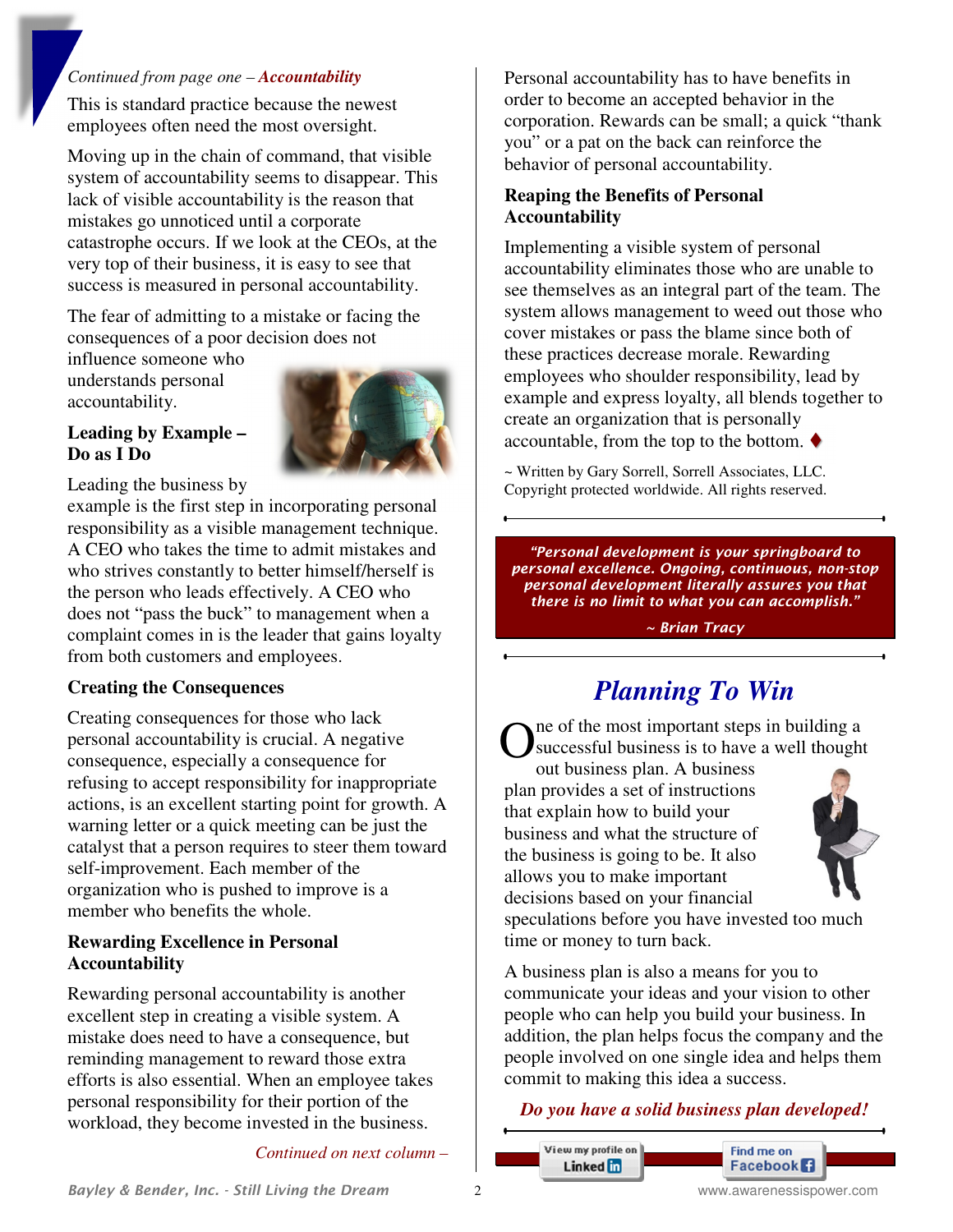#### *Continued from page one – Crisis*

In order to be successful the leader needs to be:

- Determined -
- $\bullet$  Inspirational  $\bullet$
- A visionary •
- Street smart •
- Intelligent •
- Accountable •
- Adaptable -
- Open to new ideas  $\bullet$
- Self-disciplined
- Decisive
- A good communicator
- Charismatic
- Practical
- A quick learner
- Flexible
- Understanding
- A good listener Dynamic
- Clear, consistent, committed to action implementation
- Tough, fair, humble and confident

An excellent leader playing the role of crisis manager needs a strong support team surrounding them. The support team should fill in the gaps and provide any turnaround qualities the leader lacks. The support team must be confident not only in their leader, but in themselves and the critical role that they play.

An excellent leader can identify the team's strengths and weaknesses. The leader needs to possess the ability to set their own ego aside and perform duties that are best suited to the company and overcoming the crisis.



#### **Consider Hiring a Business Consultant to Evaluate Your Bench Strength**

The primary purpose of a business consultant is to provide your business with concrete solutions and plans to ensure the success of your business far into the future. The first step a business consultant takes is to study your business. Beginning with the owner or CEO, the consultant works down the ladder until they have learned every detail of your business, how it works and why. During this evaluation process, the consultant narrows in on strengths and weaknesses while identifying problems and opportunities nestled within the business.

The owner of the business and the consultants will identify problems and opportunities. This two-tiered process leaves no stone unturned and provides an impenetrable foundation for crisis management.

Finally, the consultant will strategize over the ins and outs of your business. They will form a solid plan of action and determine which route is best to ensure the future and stability of your business.

The ability of your business to handle a crisis and come out on the other side as the winner strongly depends on whom you have chosen to fight your battle. Evaluating your business to a 'T', identifying strengths and weaknesses in your leaders and the business as a whole is vital in crisis management.  $\blacklozenge$ 

~ Written by Gary Sorrell, Sorrell Associates, LLC. Copyright protected worldwide.



#### **Ideas For Motivating The Workforce**

Personal recognition is one of the most effective ways of motivating employees toward top-notch performance. Author Don Martin offers these strategies:

**Confer meaningful titles.** It costs little to give an employee a title and provides recognition. The key word, though, is meaningful. The employee and others will recognize when titles are hollow.

**Create an honor wall.** Achievers are recognized by having their names added to publicly placed plaques or having their photographs included in an honor wall.

**Report achievements in the company newsletter.** This doesn't necessarily mean reporting only the obvious milestones, such as promotions and sales performances. Features that herald "unsung heroes" also are effective.

**Offer wall plaques and framed certificates.** Presenting these awards at public ceremonies is an effective way of recognizing good work. Recipients usually display these - providing ongoing motivation.

**Provide the personal touch.** Don't underestimate the value of a personal note or word of thanks or appreciation.

~ Don Martin, *TeamThink*, Dutton/Penguin Books USA, Inc., New York, NY 10014

#### Don't miss next month's issue. Subscribe now!

#### AWARENESS IS POWER®  *Insights for Business*

2024 Powder Mill Rd Silver Spring, MD 20903 Tel: 301-439-8317

E-mail: aip@awarenessispower.com

Visit Our Web Site at: www.awarenessispower.com

12 Issues For Only \$97